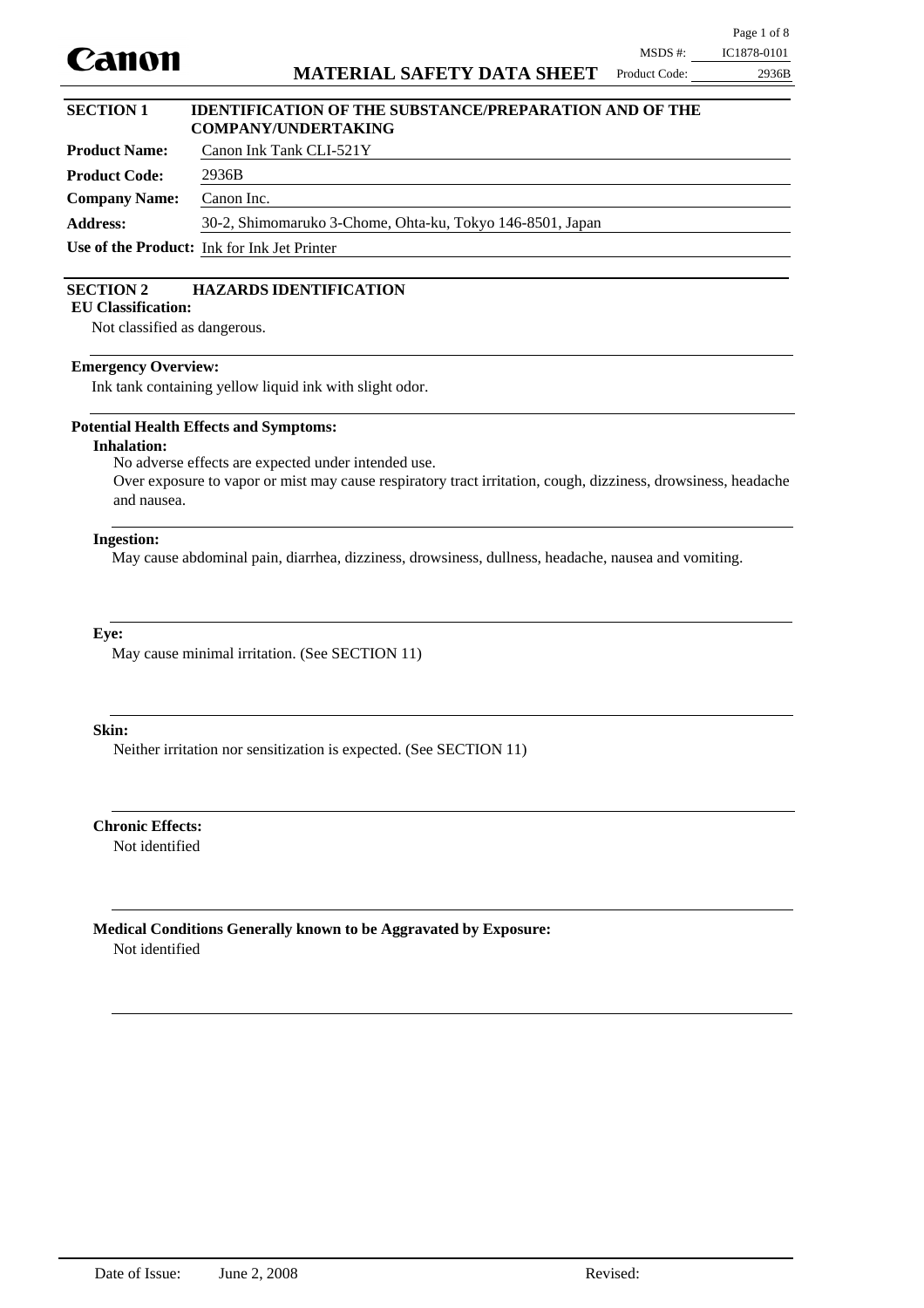

## **MATERIAL SAFETY DATA SHEET**

Page 2 of 8

MSDS #: IC1878-0101

## Product Code: 2936B

| <b>SECTION 3</b><br><b>COMPOSITION/INFORMATION ON INGREDIENTS</b><br>$<$ Ingredient(s) $>$ |                          |                                              |                               |                                                                                                                      |                                           |                 |                                                 |
|--------------------------------------------------------------------------------------------|--------------------------|----------------------------------------------|-------------------------------|----------------------------------------------------------------------------------------------------------------------|-------------------------------------------|-----------------|-------------------------------------------------|
| <b>Chemical Name /</b><br><b>Generic Name</b>                                              | $CAS$ #/<br>EC#          | Weight<br>$\mathbf{0}_{\mathbf{0}}^{\prime}$ | EU Symbol/<br><b>R-Phrase</b> | <b>USA</b><br><b>OSHA PEL</b>                                                                                        | <b>ACGIHTLV</b>                           | <b>EU ILV</b>   | $\operatorname{\bf DFG} \operatorname{\bf MAK}$ |
| Glycerin                                                                                   | 56-81-5 /<br>200-289-5   | $5 - 10$                                     | None / None                   | (as mist)<br>Total dust<br>$TWA = 15$ mg/m <sup>3</sup><br>Respirable<br>fraction<br>$\text{TWA} = 5 \text{ mg/m}^3$ | (as mist)<br>$TWA = 10$ mg/m <sup>3</sup> | Not established | Not established                                 |
| Heterocyclic compound                                                                      | Confidential             | $5 - 10$                                     | None / None                   | Not established                                                                                                      | Not established                           | Not established | Not established                                 |
| Glycol                                                                                     | Confidential             | $5 - 10$                                     | None / None                   | Not established                                                                                                      | Not established                           | Not established | Not established                                 |
| Water                                                                                      | 7732-18-5 /<br>231-791-2 | $60 - 80$                                    | None / None                   | Not established                                                                                                      | Not established                           | Not established | Not established                                 |

#### **< Carcinogen >**

No component of this ink is listed as a human carcinogen or a potential carcinogen in IARC Monographs, NTP, OSHA regulations or Annex I to Directive 67/548/EEC.

#### **< PBT substance and vPvB substance >**

No component of this ink is a PBT or vPvB substance under Regulation (EC)1907/2006.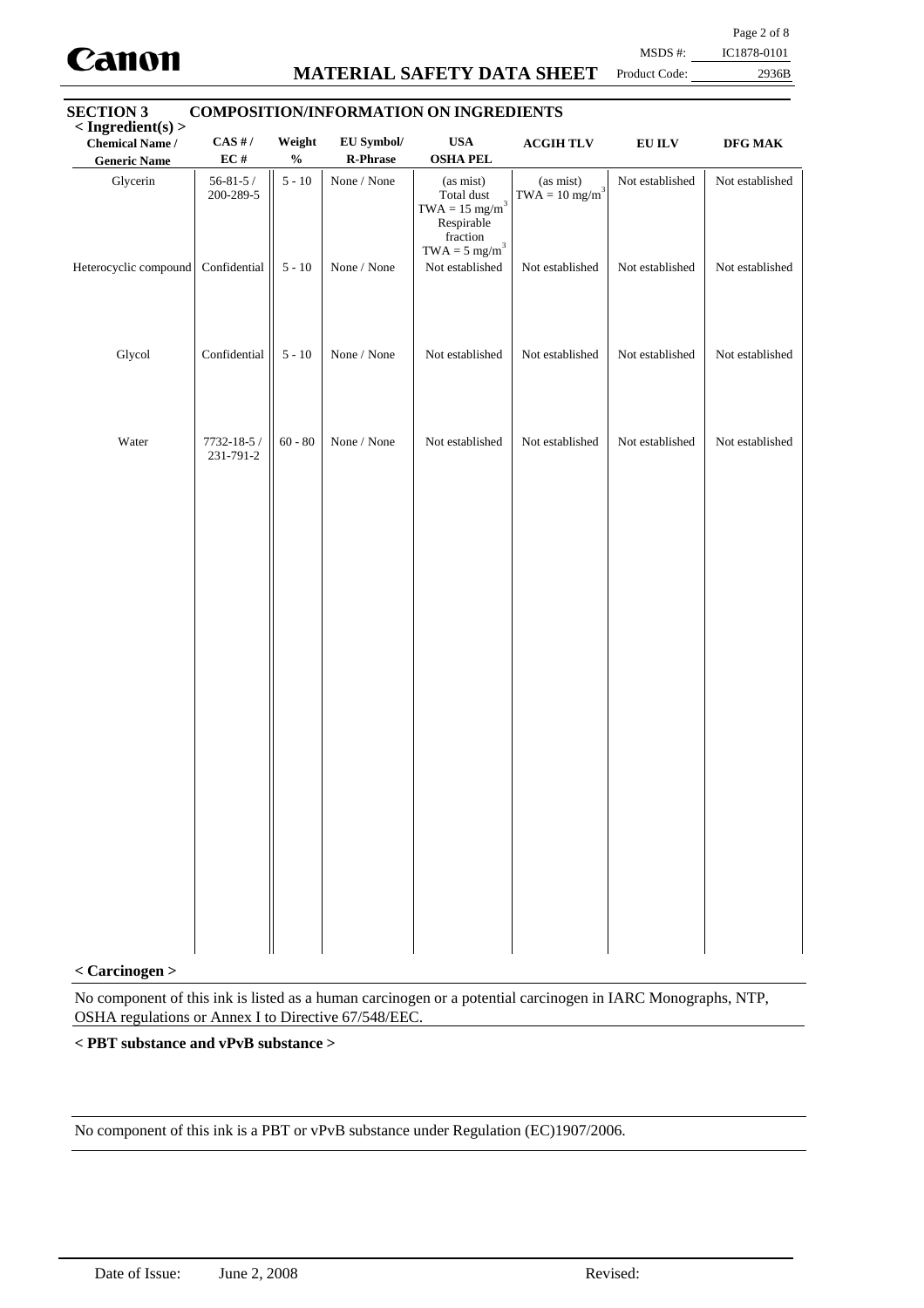

## $CO<sub>2</sub>$ , water, foam or dry chemicals **Extinguishing Media:** None **Special Fire Fighting Procedures:** None **Unusual Fire and Explosion Hazards:** CO, CO<sub>2</sub>, NO<sub>x</sub> and SO<sub>x</sub> **Hazardous Combustion Products:** None **Other Properties:** Avoid contact with skin, eyes and clothing. **Personal Precautions:** Do not release to sewer, surface water or ground water. **Environmental Precautions:** Wipe off with wet cloth or paper. **Method for Cleaning Up: Fire and Explosive Properties (See also SECTION 9): Unsuitable Extinguishing Media:** None **SECTION 6 ACCIDENTAL RELEASE MEASURES SECTION 5 FIRE FIGHTING MEASURES** Use with adequate ventilation. Avoid contact with skin, eyes and clothing. In case of contact, wash out the contaminated area immediately. **Handling: Storage: SECTION 7 HANDLING AND STORAGE** If symptoms are experienced, move victim to fresh air and obtain medical advice. **Inhalation:** Rinse mouth. Give one or two glasses of water. If irritation or discomfort occurs, obtain medical advice immediately. **Ingestion:** Immediately flush with lukewarm, gently flowing water for 5 minutes or until the chemical is removed. If irritation persists, obtain medical advice immediately. **Eye: Note to Physicians: First Aid Measures: SECTION 4 FIRST AID MEASURES** None **Skin:** Wash with water and soap or mild detergent. If irritation persists, obtain medical advice. **Fire Fighting Measures:**

Keep in a cool and dry place.

Protect from sunlight. Keep out of the reach of children.

#### **Specific Uses:**

Ink for Ink Jet Printer. For more information, please refer to the instruction of this product.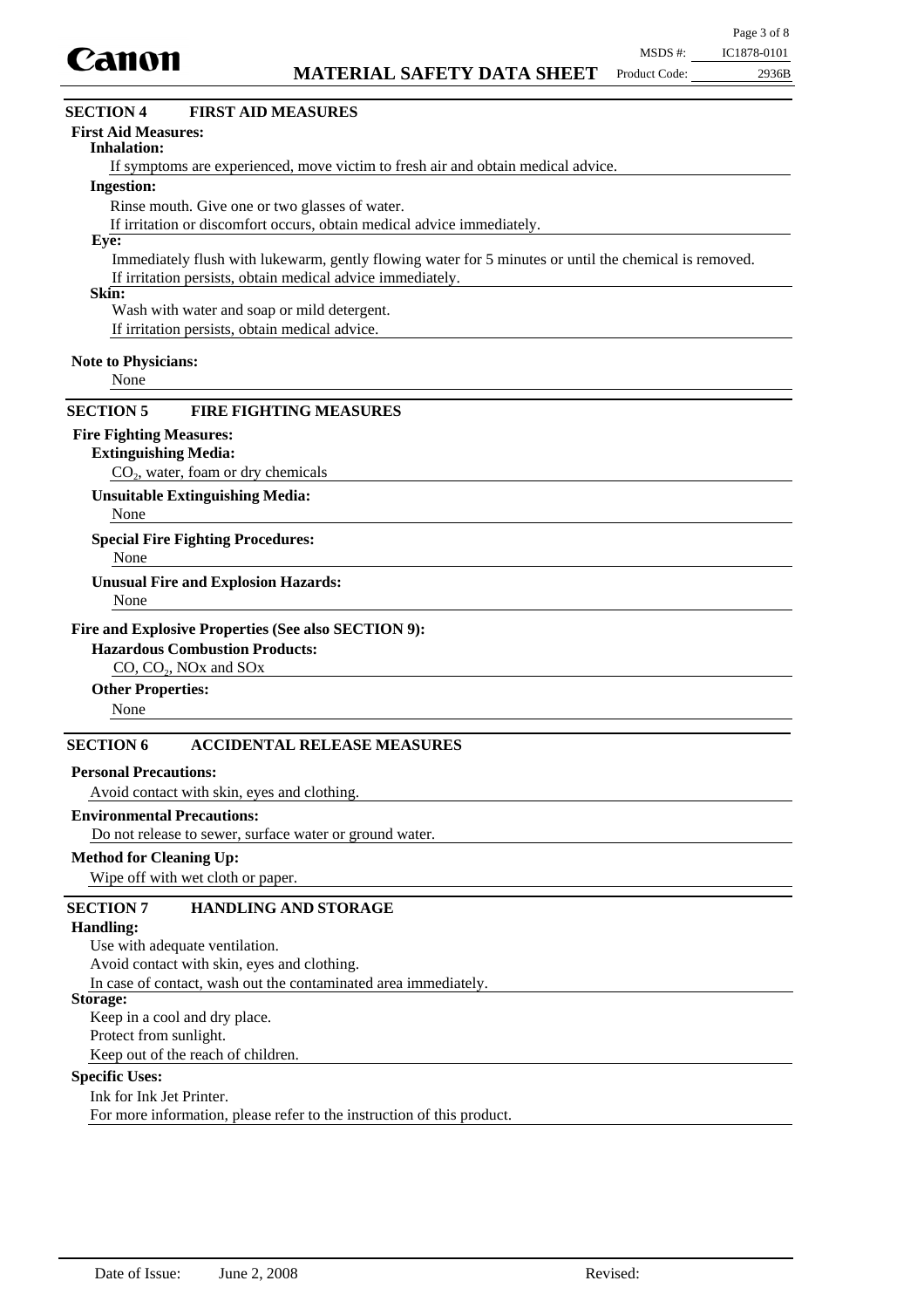|                                                                                            |                                                       |               | Page 4 of 8 |
|--------------------------------------------------------------------------------------------|-------------------------------------------------------|---------------|-------------|
| Canon                                                                                      |                                                       | MSDS #:       | IC1878-0101 |
|                                                                                            | <b>MATERIAL SAFETY DATA SHEET</b>                     | Product Code: | 2936B       |
| <b>SECTION 8</b>                                                                           | <b>EXPOSURE CONTROLS / PERSONAL PROTECTION</b>        |               |             |
| <b>Exposure Guidelines:</b>                                                                | Not established for this ink. (See also SECTION 3)    |               |             |
| <b>Engineering Controls:</b>                                                               | Use adequate ventilation.                             |               |             |
| <b>Personal Protection Equipment(s):</b>                                                   |                                                       |               |             |
| <b>Respiratory Protection:</b> $\Box$ Required $\boxtimes$ Not Required<br>$\Box$ Required | $\boxtimes$ Not Required                              |               |             |
| <b>Eye/Face Protection:</b>                                                                |                                                       |               |             |
| <b>Skin Protection:</b>                                                                    | $\Box$ Required $\boxtimes$ Not Required              |               |             |
| <b>SECTION 9</b>                                                                           | PHYSICAL AND CHEMICAL PROPERTIES                      |               |             |
| Appearance:                                                                                | Yellow liquid                                         |               |             |
| Odor:                                                                                      | Slight odor                                           |               |             |
| pH:                                                                                        | $8 - 9$                                               |               |             |
| <b>Boiling Point/Range(°C):</b>                                                            | Not available                                         |               |             |
| Melting Point/Range(°C):                                                                   | Not available                                         |               |             |
| Decomposition Temperature(°C):                                                             | Not available                                         |               |             |
| Flash Point(°C):                                                                           | None (Estimate)                                       |               |             |
| <b>Flammable (Explosive) Limits:</b>                                                       | Not available                                         |               |             |
| <b>Autoignition Temperature(°C):</b>                                                       | Not available                                         |               |             |
| <b>Flammability:</b>                                                                       | Neither flammable nor combustible.                    |               |             |
| <b>Explosive Properties:</b>                                                               | None (Estimate)                                       |               |             |
| <b>Oxidizing Properties:</b>                                                               | None (Estimate)                                       |               |             |
| <b>Vapor Pressure:</b>                                                                     | Not available                                         |               |             |
| <b>Vapor Density:</b>                                                                      | Not available                                         |               |             |
| <b>Density / Specific Gravity:</b>                                                         | $1.0 - 1.1$                                           |               |             |
| <b>Water Solubility:</b>                                                                   | Miscible                                              |               |             |
| <b>Fat Solubility:</b>                                                                     | Not available                                         |               |             |
| Partition Coefficient (n-Octanol/Water): Not available                                     |                                                       |               |             |
| Percent Volatile (%):                                                                      | $60 - 80$                                             |               |             |
| <b>Evaporation Rate:</b>                                                                   | Not available                                         |               |             |
| Viscosity (mPa s):                                                                         | $1 - 5$                                               |               |             |
| <b>SECTION 10</b><br>STABILITY AND REACTIVITY                                              |                                                       |               |             |
| <b>Stability:</b>                                                                          | $\boxtimes$ Stable<br>$\Box$ Unstable                 |               |             |
| <b>Conditions to Avoid:</b>                                                                | None                                                  |               |             |
| <b>Materials to Avoid:</b>                                                                 | Acids, bases, oxidizing materials and reducing agents |               |             |
| <b>Hazardous Decomposition Products:</b>                                                   | $CO$ , $CO2$ , NOx and SOx                            |               |             |
| <b>Hazardous Polymerization:</b>                                                           | $\Box$ May Occur $\boxtimes$ Will Not Occur           |               |             |
| <b>Conditions to Avoid:</b>                                                                | None                                                  |               |             |
|                                                                                            |                                                       |               |             |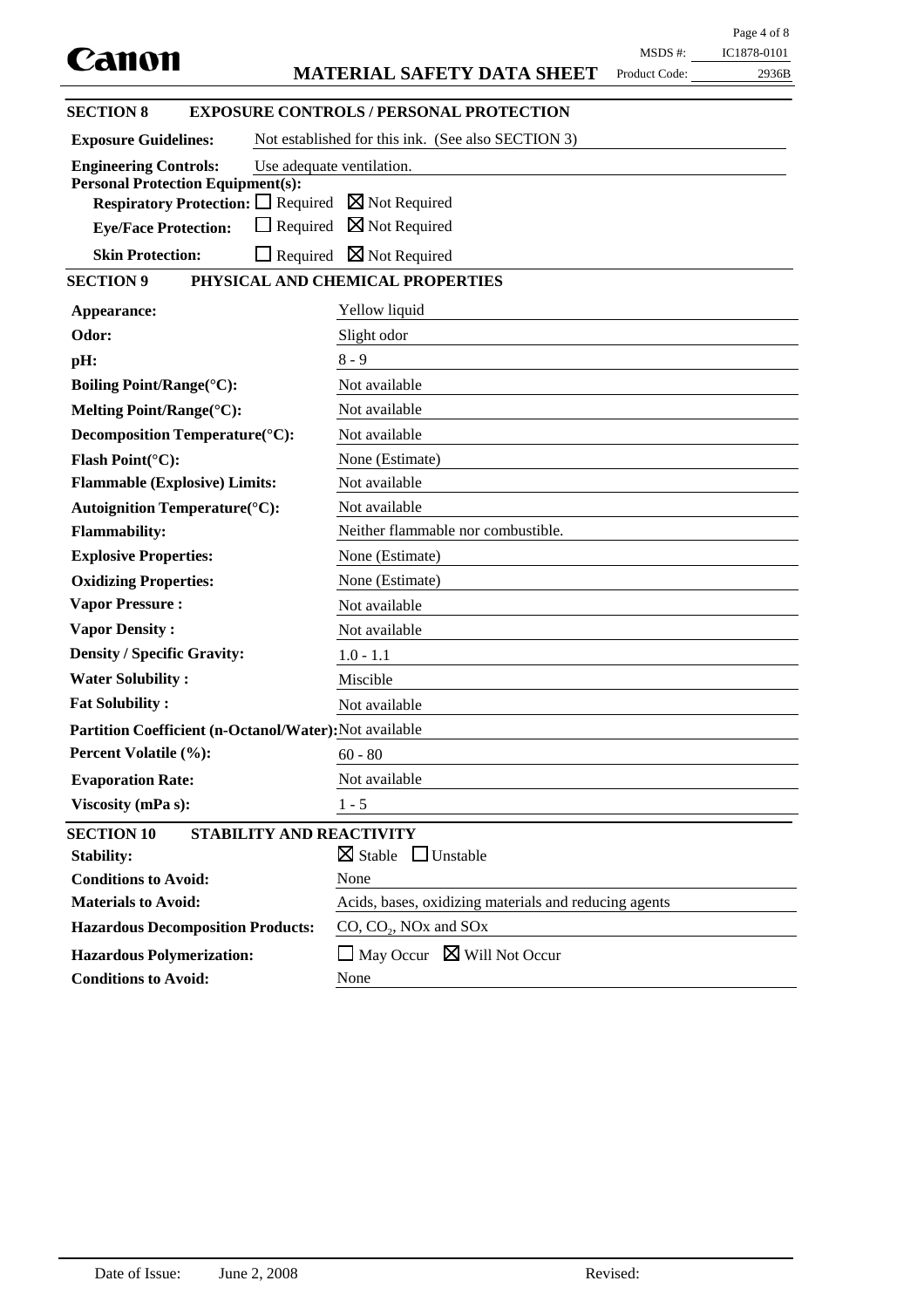|               | $\ldots$    |
|---------------|-------------|
| MSDS #:       | IC1878-0101 |
| Product Code: | 2936B       |

| <b>SECTION 11</b>             | <b>TOXICOLOGICAL INFORMATION</b>                      |
|-------------------------------|-------------------------------------------------------|
| <b>Acute Toxicity:</b>        |                                                       |
| <b>Inhalation:</b>            |                                                       |
| Not available                 |                                                       |
| <b>Ingestion:</b>             |                                                       |
| Not available                 |                                                       |
| Eye:                          |                                                       |
|                               | Minimal irritant (rabbit)                             |
|                               | OECD Guidelines No. 405 (2002), 2004/73/EC Method B5  |
| Skin:                         |                                                       |
| Non-irritant (rabbit)         |                                                       |
|                               | OECD Guidelines No. 404 (2002), 2004/73/EC Method B4  |
| <b>Sensitization:</b>         |                                                       |
|                               | Non-sensitizer (mouse)                                |
|                               | OECD Guidelines No. 429 (2002), 2004/73/EC Method B42 |
| <b>Mutagenicity:</b>          |                                                       |
|                               | Ames test: Negative (S. typhimurium & E. Coli)        |
| <b>Reproductive Toxicity:</b> |                                                       |
| Not available                 |                                                       |
| <b>Carcinogenicity:</b>       |                                                       |
| Not available                 |                                                       |
| Others:                       |                                                       |
| Not available                 |                                                       |
|                               |                                                       |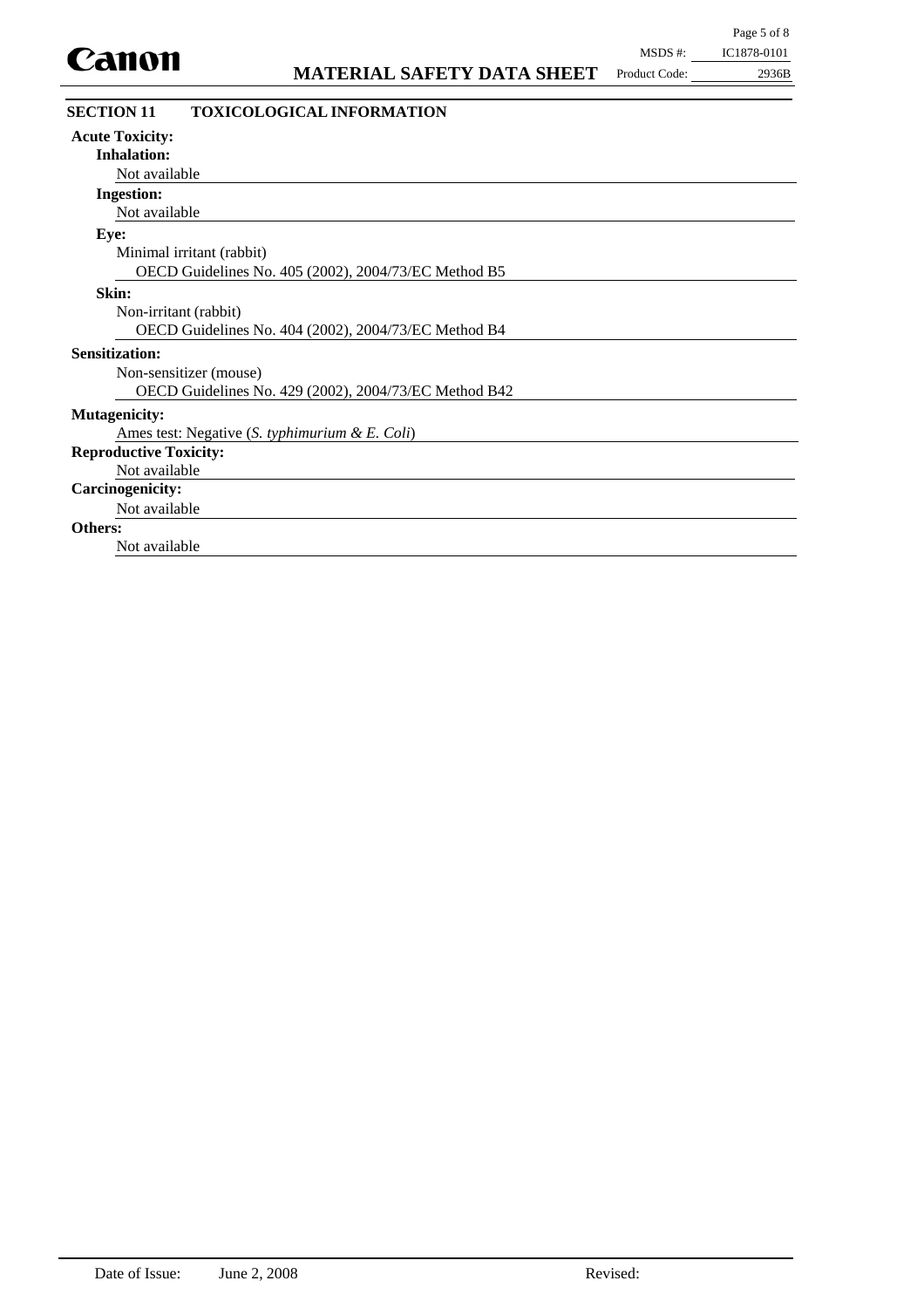| Canon                                  |                                                                          | MSDS #:       | IC1878-0101 |  |  |
|----------------------------------------|--------------------------------------------------------------------------|---------------|-------------|--|--|
|                                        | <b>MATERIAL SAFETY DATA SHEET</b>                                        | Product Code: | 2936B       |  |  |
| <b>SECTION 12</b>                      | <b>ECOLOGICAL INFORMATION</b>                                            |               |             |  |  |
| <b>Mobility:</b>                       | Not available                                                            |               |             |  |  |
| <b>Persistence</b><br>/ Degradability: | Not available                                                            |               |             |  |  |
| <b>Bioaccumulation:</b>                | Not available                                                            |               |             |  |  |
| <b>Ecotoxicity:</b>                    | Not available                                                            |               |             |  |  |
| <b>Other Adverse Effects:</b>          | Not available                                                            |               |             |  |  |
| <b>SECTION 13</b>                      | DISPOSAL CONSIDERATIONS                                                  |               |             |  |  |
| <b>Method of Disposal:</b>             |                                                                          |               |             |  |  |
|                                        | Disposal should be subject to federal, state and local laws.             |               |             |  |  |
| <b>SECTION 14</b>                      | <b>TRANSPORT INFORMATION</b>                                             |               |             |  |  |
| $UN#$ :                                | None                                                                     |               |             |  |  |
| <b>UN Shipping Name: None</b>          |                                                                          |               |             |  |  |
| <b>UN Classification:</b>              | None                                                                     |               |             |  |  |
| <b>UN Packing Group: None</b>          |                                                                          |               |             |  |  |
| <b>Marine Pollutant:</b>               | $\Box$ Yes<br>Chemical name (wt%):<br>$\boxtimes$ No                     |               |             |  |  |
| <b>Special Precautions: None</b>       |                                                                          |               |             |  |  |
| <b>SECTION 15</b>                      | <b>REGULATORY INFORMATION</b>                                            |               |             |  |  |
| $\epsilon$ EU Information $>$          |                                                                          |               |             |  |  |
| <b>Information on the Label:</b>       |                                                                          |               |             |  |  |
|                                        | <b>Symbol &amp; Indication:</b> Not required                             |               |             |  |  |
| <b>R-Phrase:</b>                       |                                                                          |               |             |  |  |
| Not required<br><b>S-Phrase:</b>       |                                                                          |               |             |  |  |
| Not required                           |                                                                          |               |             |  |  |
| <b>Dangerous Component(s):</b>         |                                                                          |               |             |  |  |
| Not required                           |                                                                          |               |             |  |  |
|                                        | <b>Special Precautions under 1999/45/EC Annex V:</b>                     |               |             |  |  |
| Not required                           |                                                                          |               |             |  |  |
|                                        | Specific Provisions in Relation to Protection of Man or the Environment: |               |             |  |  |
| 76/769/EEC:                            | Not regulated                                                            |               |             |  |  |
| (EC)2037/2000: Not regulated           |                                                                          |               |             |  |  |
| (EC)304/2003:                          | Not regulated                                                            |               |             |  |  |
| Others:                                | None                                                                     |               |             |  |  |

Page 6 of 8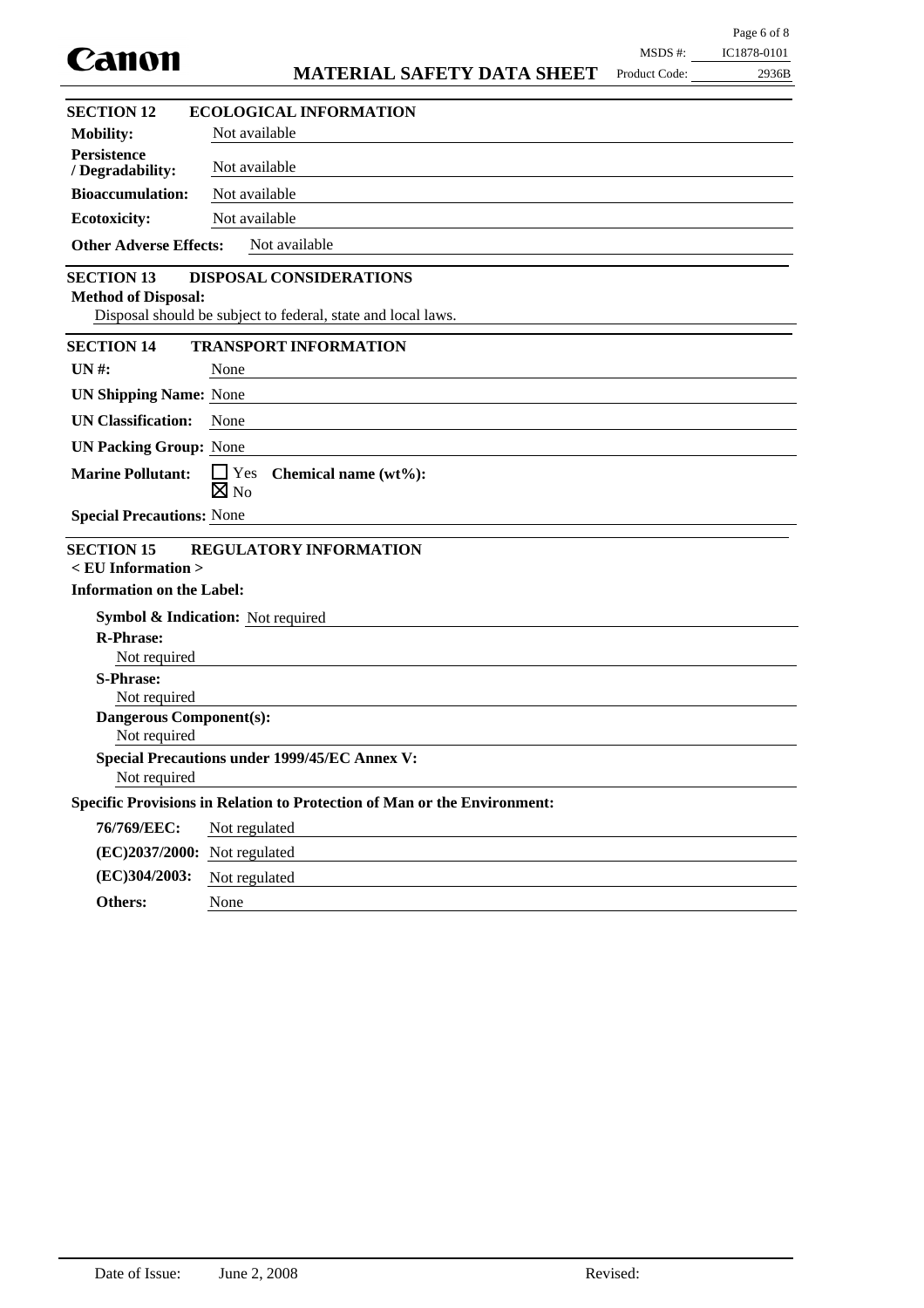|                                                     |              | <b>MATERIAL SAFETY DATA SHEET</b> | Product Code: | 2936B |
|-----------------------------------------------------|--------------|-----------------------------------|---------------|-------|
| $\langle$ USA Information $\rangle$                 |              |                                   |               |       |
| <b>Information on the Labelunder FHSA:</b>          |              |                                   |               |       |
| <b>Signal Word:</b>                                 | Not required |                                   |               |       |
| <b>Hazard warning:</b><br>Not required              |              |                                   |               |       |
| <b>Safety Advice:</b><br>Not required               |              |                                   |               |       |
| <b>Hazardous Component(s):</b><br>Not required      |              |                                   |               |       |
| <b>SARA Title III §313:</b><br><b>Chemical Name</b> |              |                                   | Weight %      |       |
| None                                                |              |                                   |               |       |
| <b>California Proposition 65:</b>                   |              |                                   |               |       |
| <b>Chemical Name</b>                                |              |                                   | Weight %      |       |
| None                                                |              |                                   |               |       |

## **< Australia Information >**

**Statement of Hazardous Nature:** Not classified as hazardous according to criteria of NOHSC.

## **SECTION 16 OTHER INFORMATION**

<Term explanation>

**< Canada Information >**

Estimate: Estimate based on data of similar ink or the ingredient(s).

WHMIS Controlled Product: Not applicable (Manufactured article)